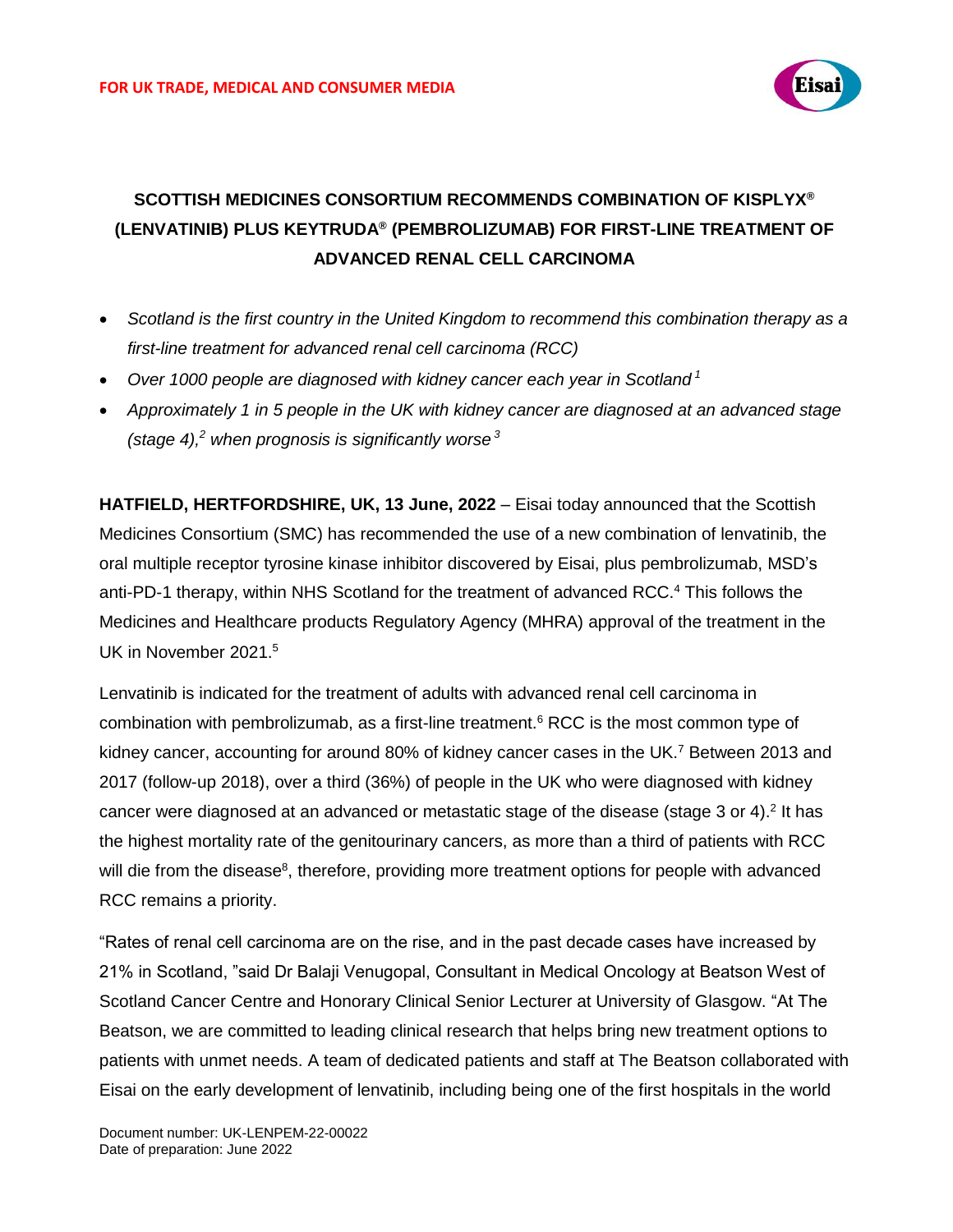#### **FOR UK TRADE, MEDICAL AND CONSUMER MEDIA**

<span id="page-1-0"></span>

to treat patients in clinical trials with this drug. We therefore welcome this combination therapy as a new option for the first line treatment of advanced renal cell carcinoma. The treatment will help to further expand the tools available to clinicians, allowing us to provide more individualised treatment plans to ultimately help extend the lives of our patients diagnosed with advanced renal cell carcinoma in Scotland."

"We are delighted Scotland is the first country in the UK to recommend this important combination therapy. This SMC recommendation provides people living with advanced kidney cancer in Scotland a new and important, alternative first-line treatment option. The news will be widely welcomed by those kidney cancer patients, and their loved ones, who now have access to this treatment through NHS Scotland" said Kirsty Solman, Kidney Cancer Scotland, Health Care Professional Nurse.

The local reimbursement for the combination of lenvatinib and pembrolizumab in adults with advanced renal cell carcinoma is based on data from the Phase 3 trial: CLEAR (Study 307) / KEYNOTE-581, which demonstrated statistically significant improvements versus sunitinib in progression-free survival and overall survival among adults with advanced RCC.<sup>9</sup> The trial's primary endpoint was progression-free survival and secondary endpoints were overall survival and objective response as assessed by an independent review committee.<sup>9</sup> Progression-free survival was longer with lenvatinib plus pembrolizumab than with sunitinib, with a median PFS of 23.9 months versus 9.2 months for sunitinib (HR=0.39 [95% CI, 0.32-0.49]; p<0.001). Overall survival was also longer with lenvatinib plus pembrolizumab than with sunitinib, with 79.2% of patients in the lenvatinib and pembrolizumab group versus 70.4% of patients in the sunitinib group alive at 24 months (HR=0.66 [[9](#page-1-0)5% CI, 0.49-0.88]; p=0.005).<sup>9</sup> The most common adverse reactions (all grades ≥25%) for lenvatinib plus pembrolizumab were diarrhoea (61%), hypertension (55%), hypothyroidism (47%), decreased appetite (40%), fatigue (40%), nausea (36%), stomatitis (35%), dysphonia (30%), weight loss (30%), proteinuria (30%), PPE syndrome (29%), arthralgia (28%), rash (27%), vomiting (26%) and constipation (25%).<sup>9</sup>

Additionally, *The Lancet Oncology* recently published a health-related quality of life (HRQoL) outcomes analysis of the phase 3 CLEAR study which demonstrated that patients treated with the combination of lenvatinib and pembrolizumab had similar or favourable HRQoL scores compared to those treated with sunitinib, further supporting the efficacy and safety profile of the combination as a first-line therapy for adults with advanced RCC.<sup>10</sup>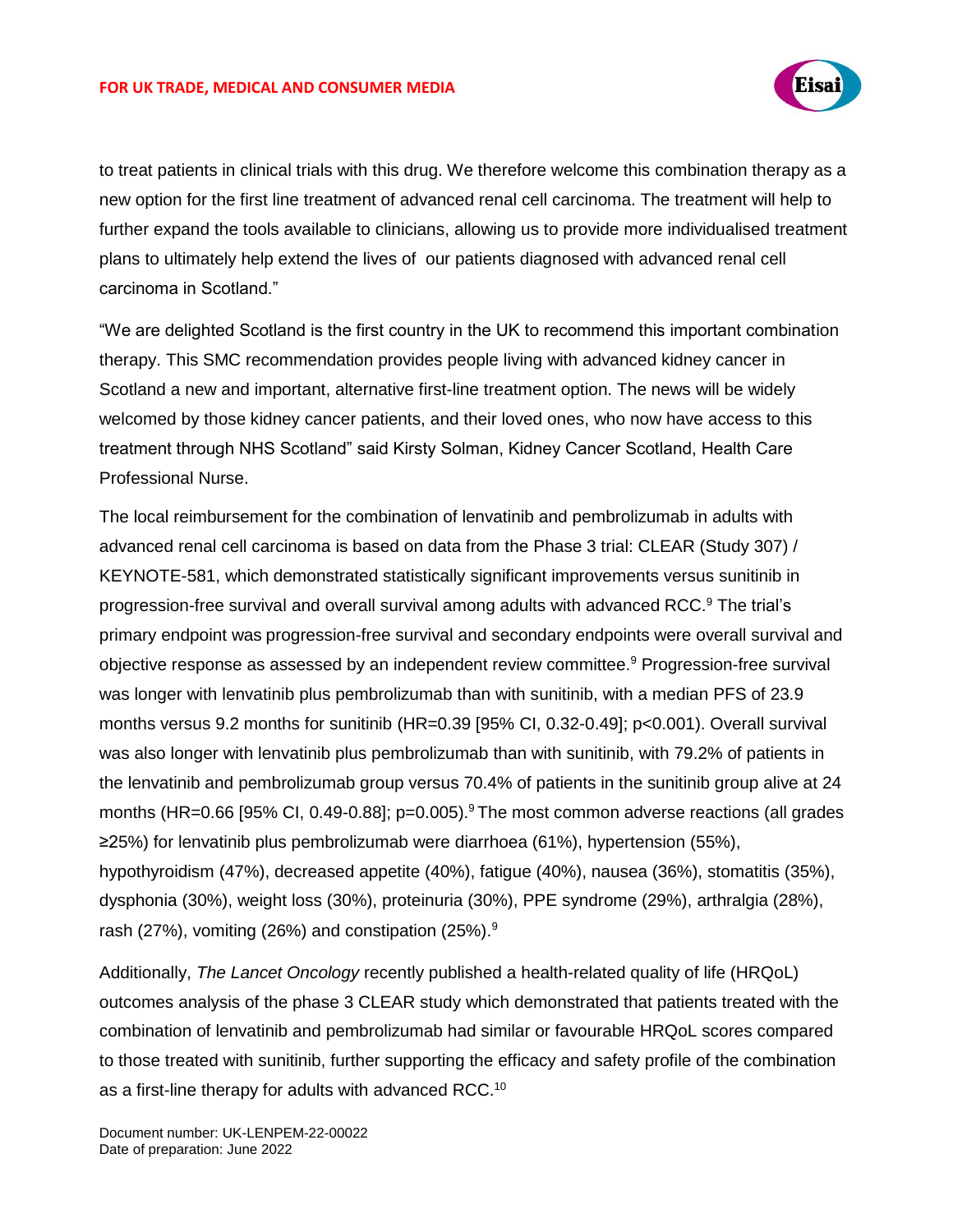

**< Ends >**

# **Eisai media enquiries**

| Helena Symeou        | +44 (0) 7507 309895 | Helena_Symeou@eisai.net   |
|----------------------|---------------------|---------------------------|
| <b>Katy Mortimer</b> | +44 (0)20 7627 0990 | Katy.Mortimer@90ten.co.uk |

## **Notes to editors**

# **About renal cell carcinoma (RCC)**

Worldwide, it is estimated there were more than 431,000 new cases diagnosed and more than 179,000 deaths from the disease in 2020.<sup>11</sup> Kidney cancer is of particular significance within Western Europe where it has one of the highest incidences in the world.<sup>12,3</sup> In the UK, on average over 13,000 people are diagnosed with kidney cancer and over 4,700 die from the disease each year.<sup>13</sup> RCC is by far the most common type of kidney cancer in the UK; about 80% of kidney cancers are RCCs[.](#page-0-1)<sup>7</sup> Most cases of RCC are discovered incidentally during imaging tests for other abdominal diseases.<sup>3</sup> Over a third of patients with RCC will have advanced or metastatic disease at diagnosis, and as many as 40% of patients will develop metastases after primary surgical treatment for localised RCC.<sup>2,14</sup> Survival is highly dependent on the stage at diagnosis, and with a 5-year survival rate of 12% for metastatic disease, the prognosis for these patients is poor.<sup>3</sup>

# **About Kisplyx® (lenvatinib)**

Lenvatinib is also indicated in Europe for the additional indications of:

- Monotherapy for the treatment of adult patients with progressive, locally advanced or metastatic, differentiated (papillary / follicular / Hürthle cell) thyroid carcinoma, refractory to radioactive iodine. 15
- <span id="page-2-0"></span>• Monotherapy for the treatment of adult patients with advanced or unresectable hepatocellular carcinoma who have received no prior systemic therapy. [15](#page-2-0)
- In combination with everolimus for the treatment of adult patients with advanced renal cell carcinoma, following one prior vascular endothelial growth factor (VEGF)-targeted therapy.<sup>[6](#page-0-2)</sup>
- In combination with pembrolizumab for the treatment of adult patients with advanced or recurrent endometrial carcinoma who have disease progression on or following prior treatment with a platinum-containing therapy in any setting and are not candidates for curative surgery or radiation.<sup>[15](#page-2-0)</sup>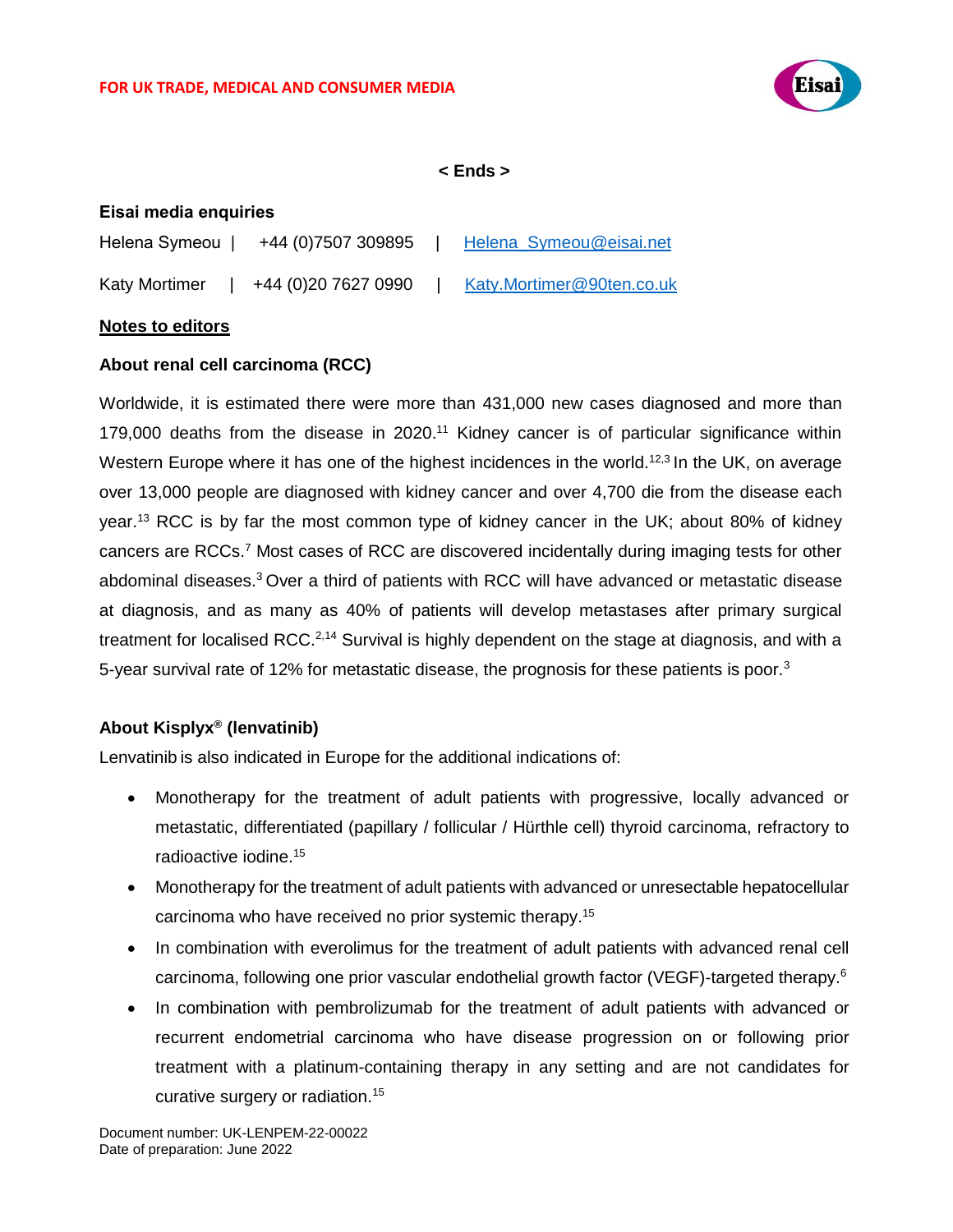

Further details on the treatment may be found here: **[Lenvima](https://www.medicines.org.uk/emc/product/6840/smpc)® and [Kisplyx](https://www.medicines.org.uk/emc/product/7380/smpc)® .**

# **About Keytruda® (pembrolizumab)**

Pembrolizumab is an anti-programmed cell death receptor-1 (PD-1) therapy that works by increasing the ability of the body's immune system to help detect and fight tumour cells. Pembrolizumab is a humanized monoclonal antibody that blocks the interaction between PD-1 and its ligands, PD-L1 and PD-L2, thereby activating T lymphocytes which may affect both tumour cells and healthy cells.<sup>16</sup>

## **About Eisai**

At Eisai, everything we do is dedicated to giving our first thought to patients and their families through our *human health care (hhc)* philosophy.

Our collective passion and dedication to patient care is the driving force behind our efforts to discover, and develop, innovative medicines in areas where a high unmet medical need remains, including oncology. Eisai's oncology treatments strive to give patients with cancer as much meaningful time as possible. Together, we continue to drive the discovery, development and production of innovative oncology therapies that can make a difference and positively impact the lives of patients and their families.

Our mission is clear; we strive to make a significant long-lasting contribution to society in an ethical, compliant and sustainable way by embodying our *hhc* philosophy in everything we do.

For more information about Eisai please visit www.eisai.eu.

###

 $\overline{a}$ 

#### **References**

https://publichealthscotland.scot/publications/cancer-incidence-in-scotland/cancer-incidence-in-scotland-cancerincidence-and-prevalence-in-scotland-to-december-2019/cancer-incidence-dashboard/. Last accessed: June 2022. <sup>2</sup> ONS. Cancer survival in England: adult, stage at diagnosis and childhood - patients followed up to 2018. Available from:

https://www.ons.gov.uk/peoplepopulationandcommunity/healthandsocialcare/conditionsanddiseases/bulletins/cancersurv ivalinengland/stageatdiagnosisandchildhoodpatientsfollowedupto2018#cancer-survival-by-stage-for-less-commoncancers. Last accessed: 6 June 2022

<sup>&</sup>lt;sup>1</sup> Public Health Scotland. Cancer incidence in Scotland. Available at:

<sup>3</sup> Padala, A. S., *et al*. Epidemiology of Renal Cell Carcinoma. *World J Oncol*. 2020 Jun; 11(3): 79–87.